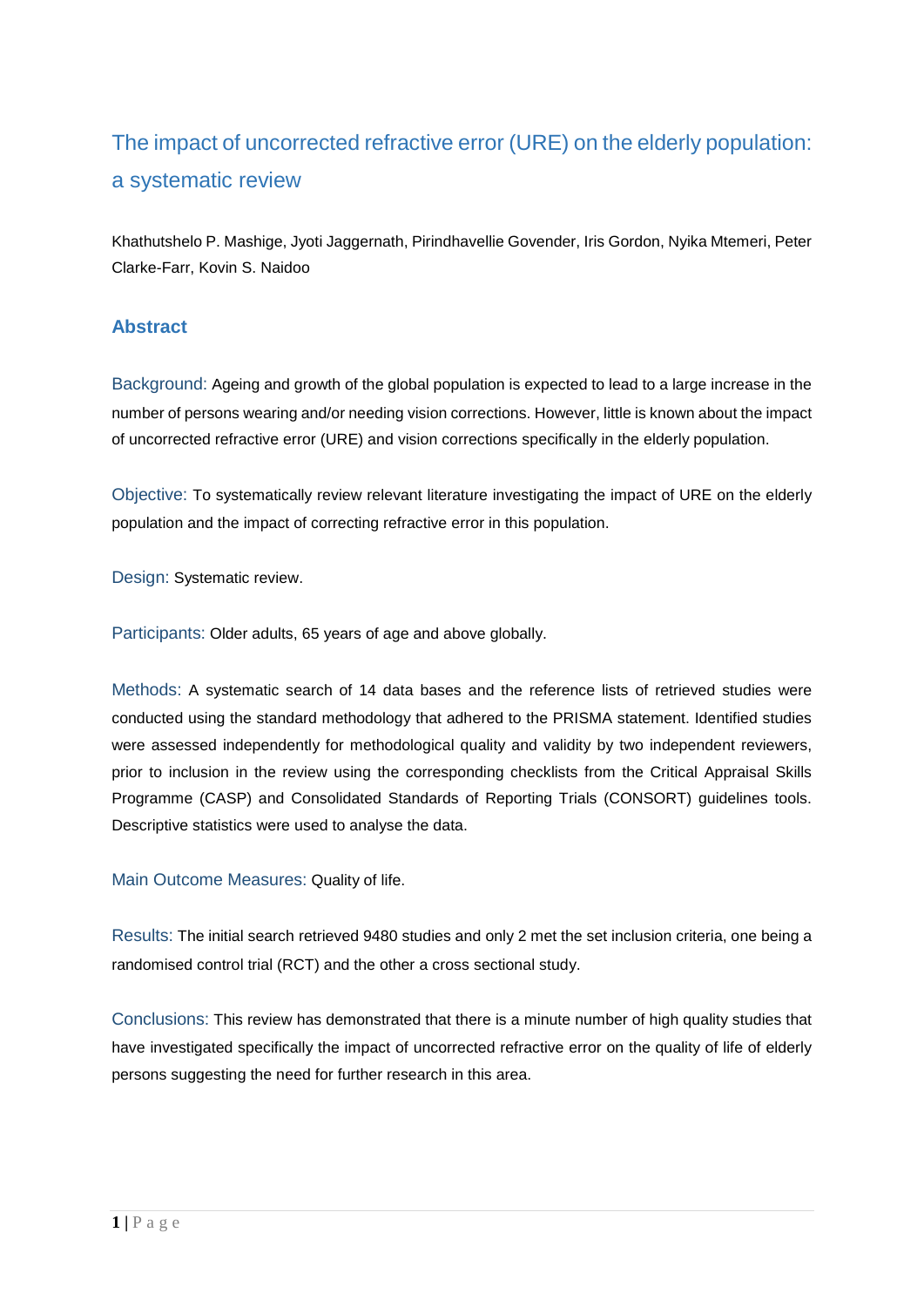## **Introduction**

There is an increasing ageing population, due to improved living conditions and advances in the medical field.<sup>1</sup> According to the United Nations,<sup>2</sup> the world's older persons (60 years and older) was estimated at 901 million in 2015 and increasing to 1.4 billion by the year 2030 with the majority living in developing countries. The most recent estimates of global blindness and vision impairment in 2015 has placed them at 36 million and 216 million respectively.<sup>3</sup> A study by Dey<sup>4</sup> reported that more than two-thirds of all severely vision-impaired people are 65 years old and above. Furthermore, an estimated 153 million have impaired vision due to uncorrected refractive errors<sup>5</sup> and 517 million due to uncorrected or under-corrected presbyopia.<sup>6</sup>

The resulting vision impairment can be detrimental to the elderly leading to many functional and societal effects. In particular, vision impairment affects older adults' ability to perform tasks necessary for physical self-care which include difficulties in activities of daily living;7 increased risks of falls, hip fracture and other accidents; $8,9$  and increased mortality.<sup>10,11</sup> Thus, their quality of life may significantly deteriorate and become a burden to family members and community.12 Psycho-social factors such as social isolation and loneliness;<sup>13</sup> lower life satisfaction, anxiety, depression, and suicide<sup>14,15</sup> are also associated with visual impairment. Cognitive impairment and dementia are also listed among the problems.<sup>16,17</sup> While several investigations<sup>7–19</sup> have studied the impact of vision impairment on health, socio-economic and quality of life related factors, only a few studies have focused specifically on the impact of uncorrected refractive error (uRE) on these factors.

Refractive errors place a large burden on society and can be treated simply with increased access to low-cost eyeglasses. While health care services may be widely available, not all the needs of the older adult are being met: one such need is refractive services.<sup>20</sup> The reasons for this include older adults themselves not being aware of the need for screening and treatment for refractive errors, the perception that the eye and health challenges associated with ageing are inevitable and not preventable, a lack of eye health care workers and a lack of an integrated approach to the health of the older person.<sup>21–23</sup>

To the best of our knowledge, no systematic review or meta-analysis of the impact of uRE on the elderly has been published, or registered, to date. Therefore, the aim of this systematic review was to evaluate published scientific research studies on the impact of uRE on the elderly in terms of their visual functioning, social behaviours, socio-economic status, mental health and quality of life status, and to review the impact of correcting refractive errors.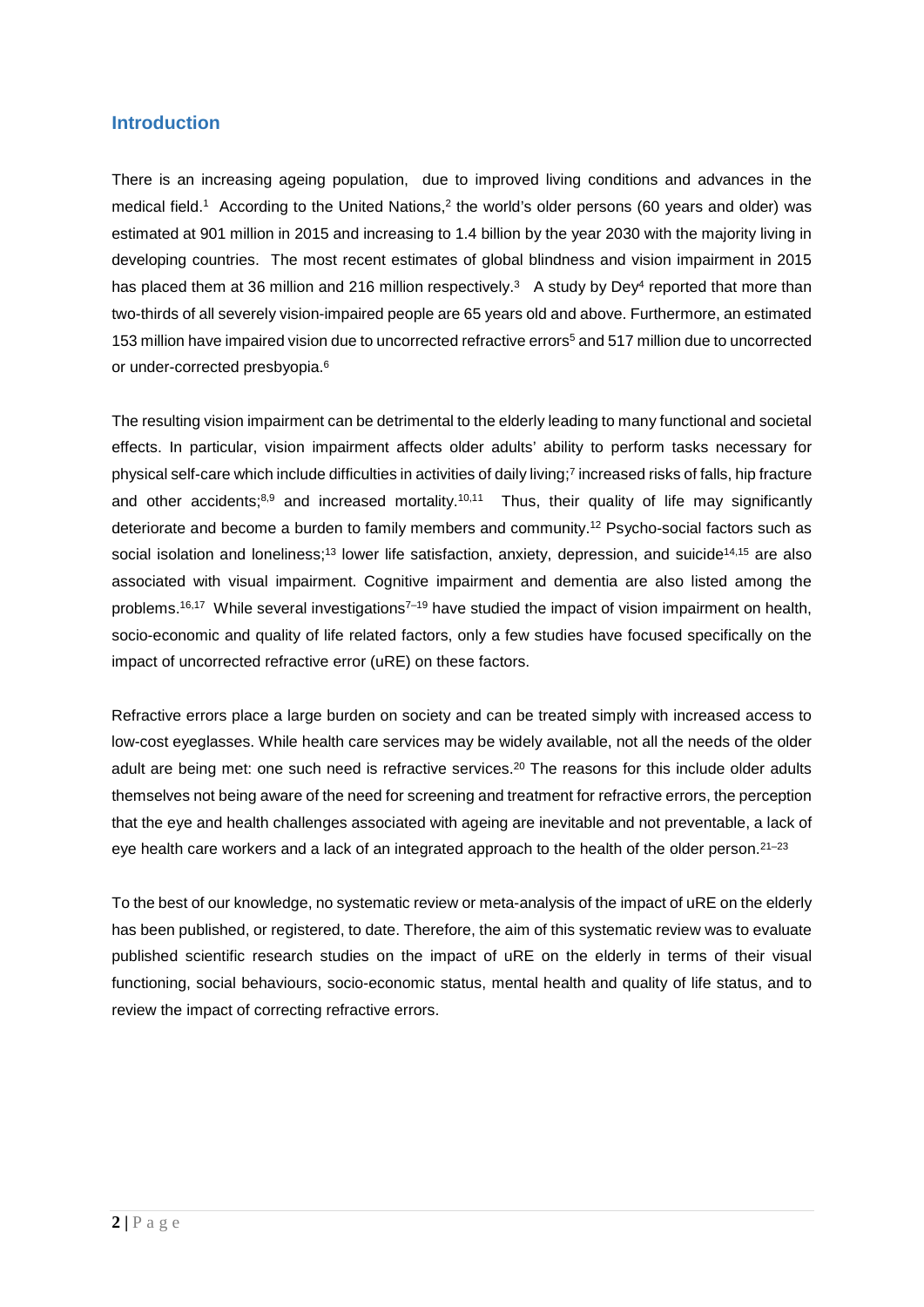# **Methods**

This systematic review followed the reporting items for systematic reviews as described in the PRISMA statement<sup>24</sup>

#### Eligibility Criteria

The review included papers that focused on the elderly population, 65 years and above globally. Research papers on the correction of refractive error by spectacles, or contact lenses were included for assessment. The main outcome measures that we set out to determine were visual functioning, psychosocial (behavioural, well-being, quality of life), economic outcomes (cost-effectiveness; costbenefit; cost-utility) and educational outcomes (geriatric education). We also searched for papers that showed the emotional and psychological impact of wearing spectacles. We included research papers that were population based studies, randomised controlled studies, cohort studies, cross-sectional and qualitative studies.

#### Information Sources and Search Strategy

The search strategy used in the review was devised by an Information Specialist (IS) who developed a set of terms with filters to exclude studies not of interest (e.g., laboratory and children studies). A sample of the records removed by the filter was reviewed to ensure that no potentially relevant records were being discarded. The search was performed in the following databases: MEDLINE, PubMed, EMBASE, the Cochrane Library, CINAHL, Global Health, PsychINFO, Web of Science (SCI, SSCI, A&HCI, CPCI-S, CPCI-SSH), Open Grey, New York Academy of Medicine Grey Literature Report, Clinicialtrials.gov, and the World Health Organization (WHO) International Clinical Trials Registry Platform (ICTRP).

The databases were searched for studies from January 1994 to August 2018 and no language limits were applied.

### Study Selection

Citations from the search results were imported from the bibliographic databases into EndNote to screen for eligibility. The IS pre-screened the results to remove duplicates and records which were not relevant to the scope of the review. EndNote files consisting of the pre-screened abstracts were sent to two reviewers who independently screened the remaining titles and abstracts. Full-text articles were obtained for the retained studies. Critical appraisal of the studies that were considered to meet the review inclusion criteria were performed by the two independent reviewers.

#### Qualitative Assessment and Data Extraction

The Critical Appraisal Skills Programme (CASP) tools<sup>25,26</sup> were used to assess the quality of the full text articles for inclusion in the review. The CASP tools assisted in critically evaluating the relevance of the research studies to the review, consequently limiting the studies that were included in the data extraction process. A quality appraisal checklist derived from CASP was used in this review.<sup>26</sup> Data extracted from the final selected studies were captured into an Excel database that required the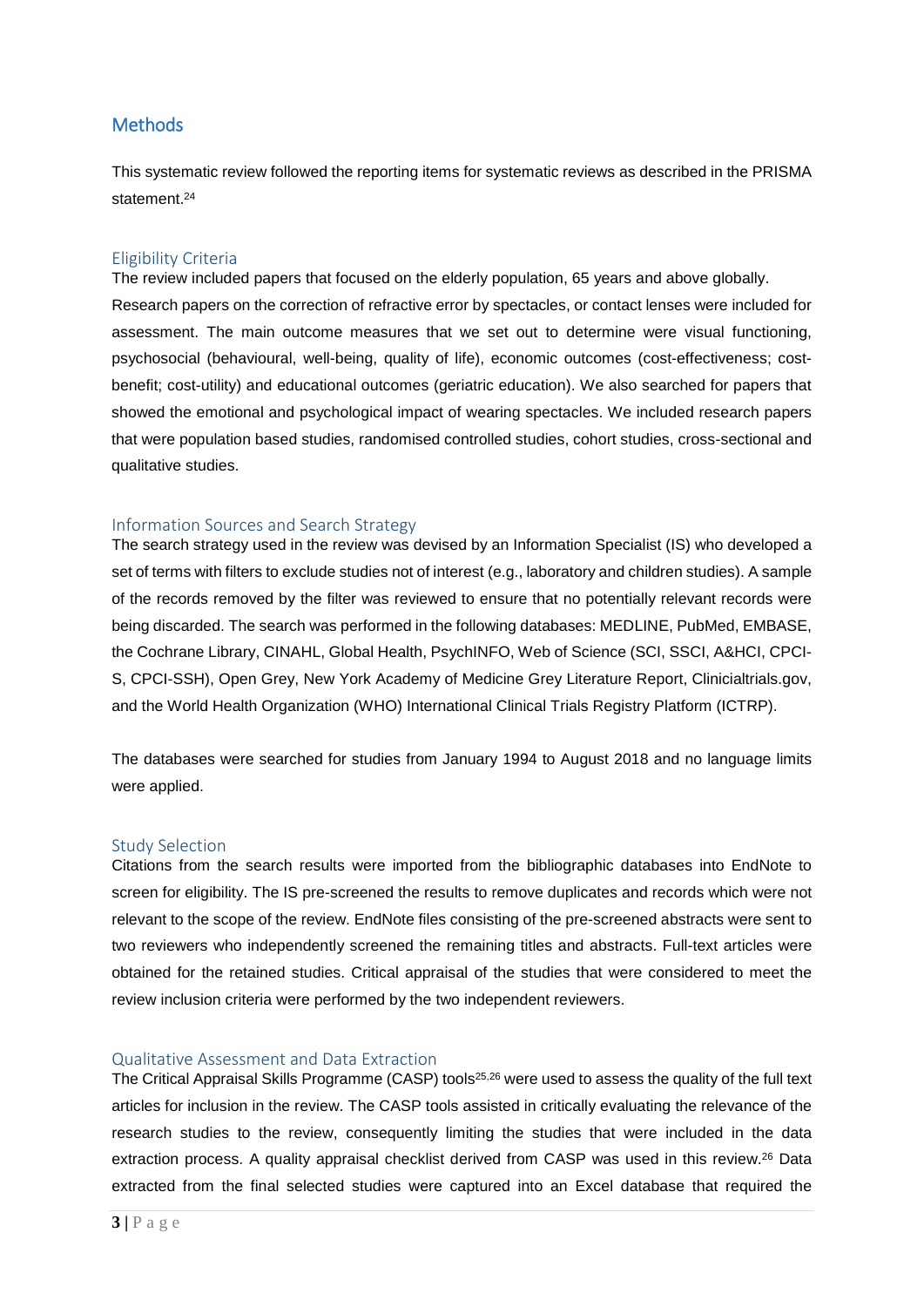following information from the research papers: first author, publication year, and study title, country in which the study was performed, study design, sample size, type of refractive error, refractive error correction, main outcome measures and study findings. A modified critical appraisal tool was used since there were different study designs to be incorporated. Ultimately the tool used had 15 questions, with each question being rated from 0 to 2. The quality of appraisal scores were critically appraised and compared by two reviewers and any differences were settled through mutual agreement. Randomised control trials were appraised using the evidence-based tool known as the Consolidated Standards Reporting Trials (CONSORT) tool.27 This tool consisted of 25 items which focussed on reporting how the trial was designed, analysed, and interpreted, and a flow diagram which displayed the progress of all participants through the trial.

### Assessment of Risk

The validity of the data from the selected studies about the effects of interventions was assessed using the Cochrane Handbook for Systematic Reviews of Interventions. Different ways of categorising were incorporated which include; randomisation sequence generation, allocation concealment, blinding of participants, detection bias, incompleteness bias, reporting bias and other sources of bias should there be any.

### Data Synthesis and assessment of robustness

As a process of data synthesis, all studies were evaluated by first developing a strategy to check if the studies met the inclusion criteria set out for evaluating the impacts of uRE on the elderly, 65 years and older. Possible studies were extracted and relationships among them were examined in the form of grouping and clustering. Data transformation and vote counting were tabulated as a form of descriptive statistics for analysis. Due to the heterogeneity of these studies in term of diverse outcomes and interventions, quantitative synthesis was not planned and only descriptive analysis was reported. The review was conducted and presented in 4 main categories: 1) Studies that were selected and the screening process, 2) Characteristics of the studies and exploring their relationships, 3) Quality assessment of studies as it was applied from CASP and CONSORT, and 4) Synthesis of results on different impact factors.

## Results

#### Study Selection

The search yielded a total of 9480 records; after 3578 duplicates were removed, the IS pre-screened 5902 records and removed 5235 records which were not relevant to the scope of the review. This large number of excluded papers was due to the search also capturing the many prevalence and incidence papers which did not have measureable outcomes on the impact of corrected or uREs. The reviewers screened the remaining 667 records and discarded a further 486 records as 'not meeting the inclusion criteria'. A total of 181 full text reports were acquired for further assessment. After reading the full text, only two met the inclusion criteria and 179 were excluded as 'not relevant'. Grey literature searches did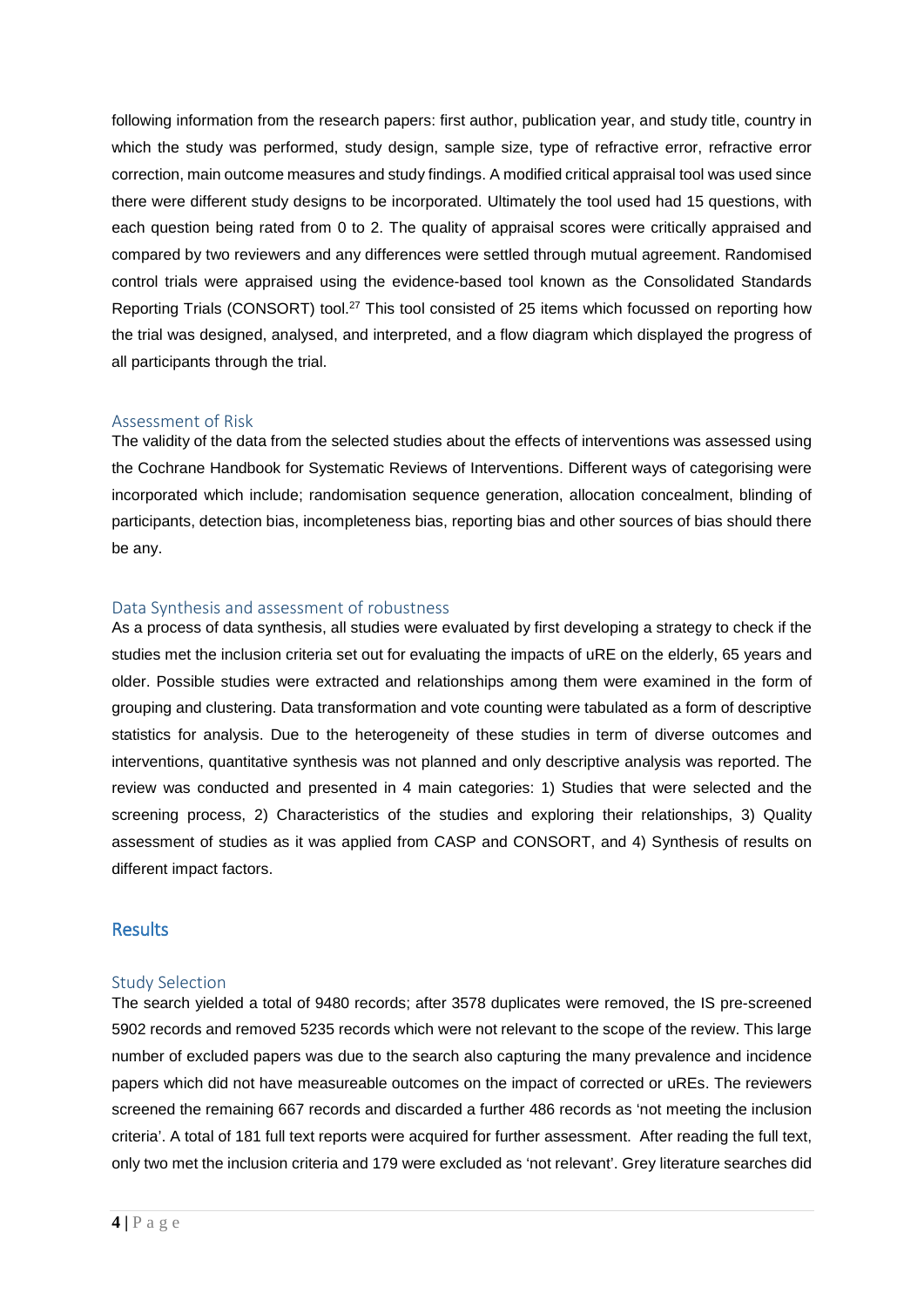not highlight any studies that could be considered. Figure 1 is a flow diagram of the study selection process for inclusion in the systematic review.



Figure 1. Flow chart for the study selection process for inclusion in the systematic review

# Study characteristics

The main characteristics of the two studies that met the inclusion criteria are shown in Table 1. One study was conducted in California, United States of America<sup>28</sup> and the other in the district of Taipei, Taiwan<sup>29</sup>. The studies were published between 2006 and 2007. A random sampling strategy was employed for both studies. Sample sizes of the study populations ranged from 131 elderly subjects in the randomised controlled trial<sup>28</sup> to 1361 subjects in the community-based Taipei study<sup>29</sup>. Coleman et al.<sup>28</sup> addressed quality of life issues such as experiences with better general visual acuity, near visual acuity, distance visual acuity and mental health with prescriptions for eyeglasses and magnifiers, while Kuang et al.29 measured physical functioning (also a quality of life outcome measure) with the use of spectacles.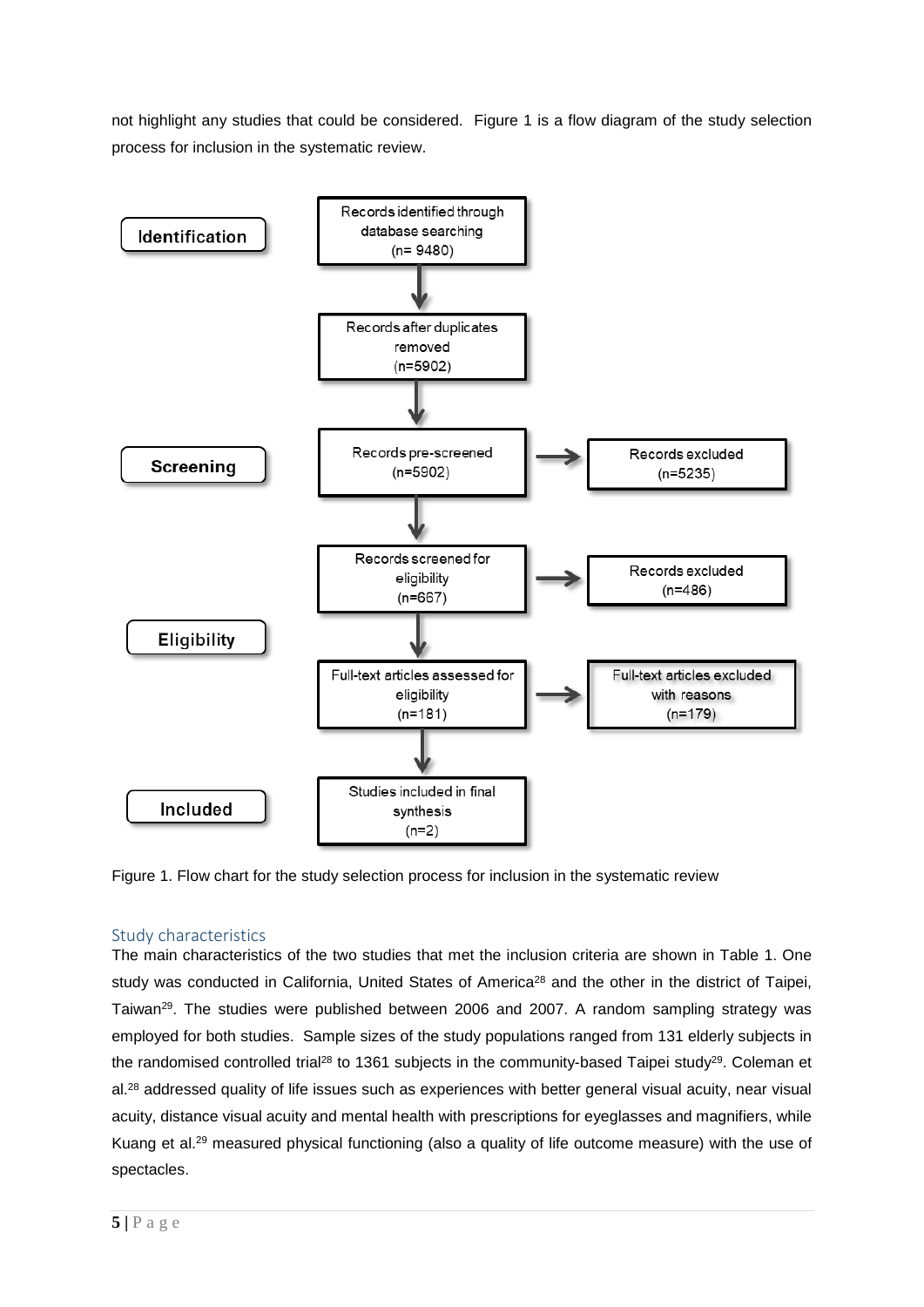| <b>Design</b>                                                  | <b>Quality of life</b>                            | Refractive error correction            |
|----------------------------------------------------------------|---------------------------------------------------|----------------------------------------|
| Randomized<br>trial<br>control<br>Coleman et al. <sup>28</sup> | Vision-specific, visual function<br>Mental health | <b>Spectacles</b><br><b>Magnifiers</b> |
| <b>Cross-sectional</b><br>Kuang et al. 29                      | Physical functioning                              | <b>Spectacles</b>                      |

Table 1: Study designs and impact issues identified in the included articles

## Quality assessment

General limitations of the studies were identified by using the application of the quality assessment tools, CASP and CONSORT. The studies included in the review did not clearly state in the methodology how the missing values were treated within the process of data analysis. The randomised control trial study design considered by Coleman et al.<sup>28</sup> implied that the measurement of impact was not open wide to bias. The population for sample sizes considered were representative, however, there was vast difference between the eligible and ineligible participants in the study by Coleman et al.<sup>28</sup> A more rigorous study in terms of selection of appropriate sample was displayed in Kuang et al.<sup>29</sup> however, the measurement of impact was vulnerable to bias since the study design was cross-sectional.

| Table 2. Illustration of the application of the CONSORT quality assessment tool to the RCT |  |  |
|--------------------------------------------------------------------------------------------|--|--|

| <b>Title and abstract</b> | Author(s)                  | Coleman et al.                                                                                                                                                                                                                                                                                                    |  |
|---------------------------|----------------------------|-------------------------------------------------------------------------------------------------------------------------------------------------------------------------------------------------------------------------------------------------------------------------------------------------------------------|--|
|                           | <b>Year of Publication</b> | 2006                                                                                                                                                                                                                                                                                                              |  |
|                           | <b>Country</b>             | Los Angeles, California, USA (1)                                                                                                                                                                                                                                                                                  |  |
|                           | <b>Title of paper</b>      | Treatment of uncorrected refractive error improves vision-specific<br>quality of life (1)                                                                                                                                                                                                                         |  |
|                           | <b>Abstract</b>            | Attached                                                                                                                                                                                                                                                                                                          |  |
| Introduction              | <b>Background</b>          | There have been no RCTs evaluating the effect of refractive<br>correction or use of magnifiers in persons with URE and near-normal<br>vision or moderate-low vision, although there was a non-randomized<br>clinical trial evaluating the effect of LV services on vision-specific and<br>overall quality of life |  |
|                           | <b>Purpose</b>             | To determine if education promoting the wearing of glasses aimed at<br>school children would improve children's glasses wear and improve<br>their academic performance.                                                                                                                                           |  |
| <b>Methods</b>            | <b>Study Design</b>        | Community based, RCT, single centre, prospective (1)                                                                                                                                                                                                                                                              |  |
|                           | <b>Type of Study</b>       | Randomised Control Trial (1)                                                                                                                                                                                                                                                                                      |  |
|                           | <b>Participants</b>        | 131 community-dwelling persons 65 years and older (1)                                                                                                                                                                                                                                                             |  |
|                           | <b>Interventions</b>       | Vouchers for eyeglasses, magnifier or both (1)                                                                                                                                                                                                                                                                    |  |
|                           | <b>Outcomes</b>            | Participants<br>who<br>received<br>eyeglasses<br>the<br>prescription and voucher immediately had greater<br>improvement<br>in NEI-VFQ composite scores                                                                                                                                                            |  |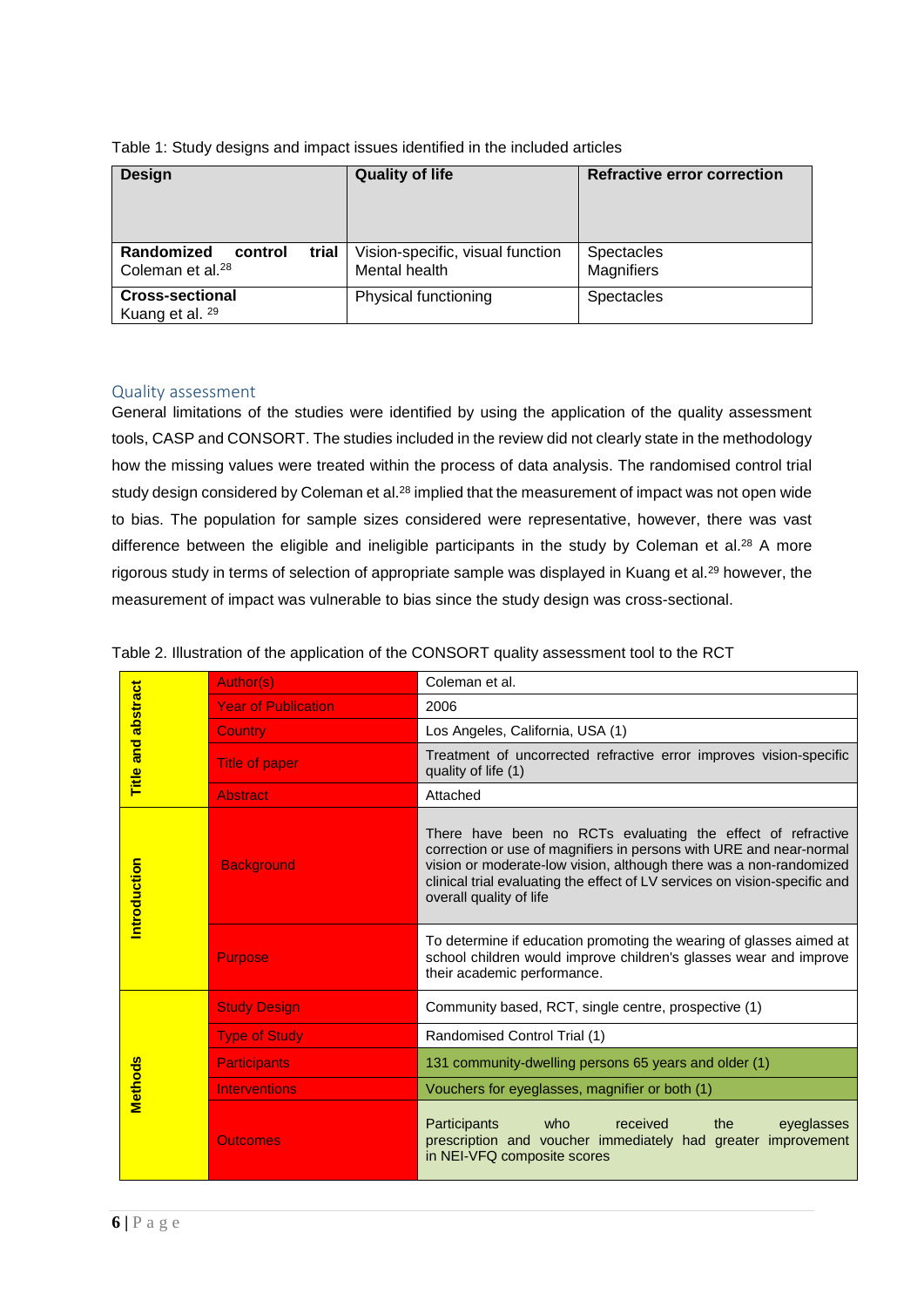|                      | <b>Outcome Measures</b>                       | Primary<br>for this<br>clinical<br>outcome<br>trial<br>was<br>change<br>in.<br>vision-specific functioning<br>the 25-item<br>as measured using<br><b>National</b><br>Institute<br>Functioning<br>Eye<br><b>Visual</b><br>Questionnaire<br>$(NEI-VFQ)$ |  |
|----------------------|-----------------------------------------------|-------------------------------------------------------------------------------------------------------------------------------------------------------------------------------------------------------------------------------------------------------|--|
|                      | <b>Sample Size</b>                            | 131                                                                                                                                                                                                                                                   |  |
|                      | <b>Sequence generation</b>                    | stratified sampling (2)                                                                                                                                                                                                                               |  |
| Randomisation        | <b>Allocation of concealment</b><br>mechanism | random (2)                                                                                                                                                                                                                                            |  |
|                      | Implementation                                | Peppercenter Data Management Core (2)                                                                                                                                                                                                                 |  |
|                      | <b>Blinding</b>                               | Not stated                                                                                                                                                                                                                                            |  |
|                      | <b>Method of analysis</b>                     | Fisher exact or chi-square tests, multiple linear regression, t-test,<br>explanatory subgroup analysis                                                                                                                                                |  |
| Results              | <b>Participant flow</b>                       | Not explained                                                                                                                                                                                                                                         |  |
|                      | <b>Recruitment</b>                            | September 2001 - August 2003 (3)                                                                                                                                                                                                                      |  |
|                      | <b>Baseline data</b>                          | attached                                                                                                                                                                                                                                              |  |
|                      | <b>Numbers analysed</b>                       | 131(3)                                                                                                                                                                                                                                                |  |
|                      | <b>Outcome and estimation</b>                 | The difference between groups was smaller than what the study was<br>powered to detect. The observed effect size of 0.11 SD was the<br>equivalent of approximately half a semester of additional learning. (4)                                        |  |
|                      | <b>Ancillary analyses</b>                     | In subgroups (AMD, with and without), scores of immediate treatment<br>groups improved yet those of delayed groups worsened. (4)                                                                                                                      |  |
|                      | <b>Harms</b>                                  | Nothing stated                                                                                                                                                                                                                                        |  |
| <b>Discussion</b>    | Limitations                                   | Difficult to find participants with URE, distance and near vision did not<br>improve as expected, participants could not me masked. (8)                                                                                                               |  |
|                      | Generalisability                              | Significant benefits in perceptions of general, distance and near<br>visual acuity and mental health/well-being were found. (7-8)                                                                                                                     |  |
|                      | Interpretation                                | Older persons and their providers should be made aware of the<br>prevalence of URE. (8)                                                                                                                                                               |  |
| information<br>Other | <b>Registration</b>                           | Registered but information not provided (5)                                                                                                                                                                                                           |  |
|                      | Protocol                                      | Not provided                                                                                                                                                                                                                                          |  |
|                      | <b>Funding</b>                                | UCLA Claude D. Pepper Older American Independence Centre,<br>under research Grant AG10415-12 from the National Institute on<br>Aging (NIA), Bethesda, Maryland. (8)                                                                                   |  |

#### Risk of Bias

## *Allocation (Selection Bias):*

In the randomised control trial, randomisation was used in allocation of participants who received prescriptions and vouchers for eyeglasses and magnifiers (Coleman et al. 2006). Kaung et al. 2007 did not randomise the participants, instead a non-random selection method was used and as a result, the study was classified as high risk. In both studies, allocation concealment was not mentioned in detail, which can lead to a greater risk of bias.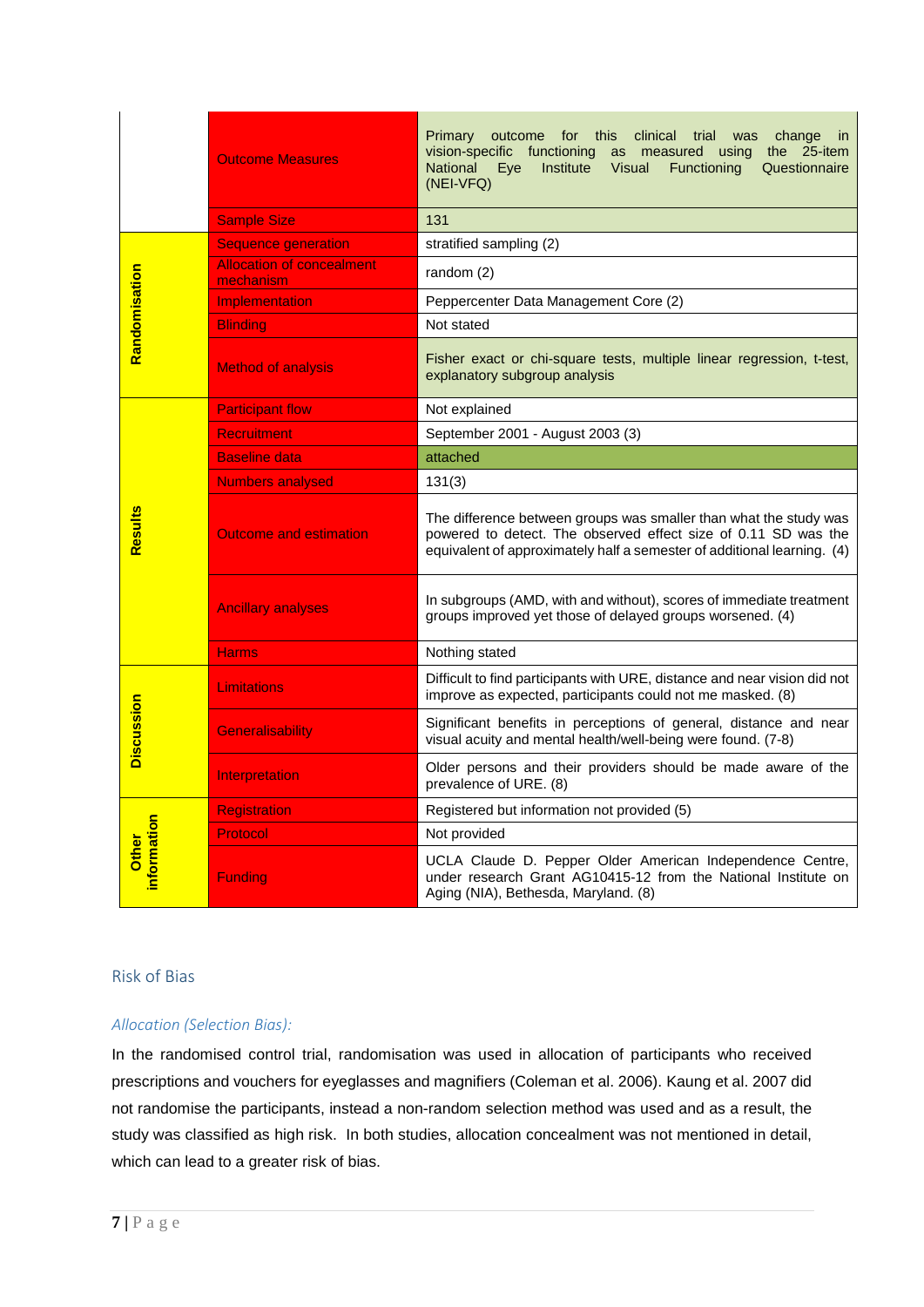### *Blinding (Performance Bias and Detection Bias).*

Neither of the studies were blinded and were classified as unclear on masking of the participants and the assessors. They were not classified either as high risk nor low risk.

#### *Incomplete outcome data.*

Among the selected participants in the study by Coleman et al.<sup>28</sup>, 15% were not part of the follow-up examination due to non-response to phone calls, certified letters, unable to schedule or complete followup, some participants had moved and some refused follow-up. Kaung et al.29 reported a response rate of 66.6% for participants in both questionnaires and ophthalmic examination. Both studies were classified as low risk.

## *Selective reporting (Reporting Bias)*

Results from the final study should always be compared to what has been proposed in the protocol. From both the studies considered, no protocol could be found. The risk of reporting bias amongst these studies was therefore, classified as unclear.

There were no other potential sources of bias identified.

## Quality of Life outcomes extracted from the included studies

Synthesis of results was done in the similar manner as in a systematic review since a meta-analysis was not planned. The selected studies were assessed on the quality of life impact factors. The randomized controlled trial by Coleman et al.<sup>28</sup> whose aim was to investigate the benefits of eyeglasses and magnifiers in elderly patients with uREs, was used to address quality of life outcomes. In this study, a stratified sampling method was used to implement a self-administered questionnaire. Coleman et al.<sup>28</sup> determined that applicants who acknowledged prescriptions for eyeglasses and magnifiers experienced better general visual acuity, near visual acuity, distance visual acuity and mental health (P<0.01, P=0.02, P=0.01, P=0.01 respectively).

Kuang et al.29 addressed quality of life in a community-based, cross-sectional study. In their study, the comparison between participants with visual impairment and participants without visual impairment was found to be statistically significant (P<0.001). The authors found an association between correctable visual impairment and older age (greater than 75 years (OR, 3.05)). On physical functioning, participants with correctable visual impairment scored lower than participants without visual impairment (P<0.01) and participants requiring supportive services scored lower than participants who did not require support services (P<0.01). The study also explored the issue of diabetes and stroke and showed that participants who had diabetes mellitus scored lower than participants without diabetes mellitus (P=0.02). Similarly, participants who had a history of stroke scored lower than participants who had no history of stroke (P<0.001).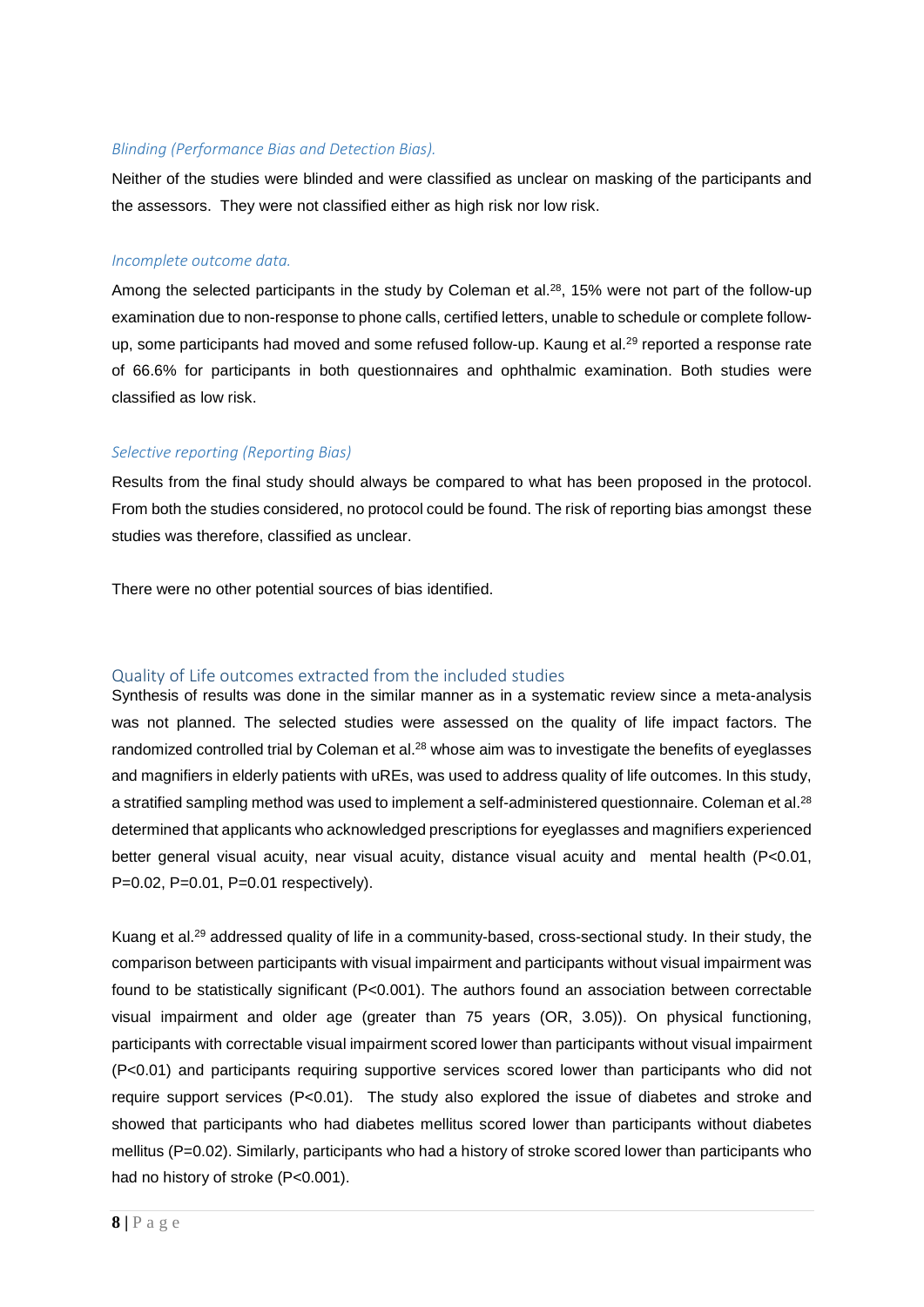# **Discussion**

While there are numerous studies that have investigated the impact of visual impairment on the quality of life and functioning in the elderly<sup>7,8,17–19,9–16</sup> there are a limited number of studies that distinguish the impact of uRE from other reversible and irreversible causes of vision loss. Advances in medicine, education and healthcare have resulted in an increase in lifespan and therefore an increase in the elderly population.1 This makes it imperative to understand the issues impacted by vision decrease in relation to all of the other age-related conditions that the elderly face. Uncorrected refractive error is the leading cause of vision impairment $30$  and is easily treatable. This review demonstrated the impact of uRE and therefore would serve as an advocacy tool in motivating for refractive services in the elderly.

A vast range of studies showed a decrease in quality of life, impaired physical functioning and difficulties with activities of daily living in the elderly. However, little to none have demonstrated measureable impact due to uRE alone. Therefore, even though many studies were reviewed, only two studies met the scientific rigour and requirements for inclusion in this review. Of the impact issues investigated, quality of life was the main outcome issue revealed in the two studies.

Coleman et al.28 evaluated the impact of correcting refractive errors using the NEI-VFQ-25 questionnaire. The validated NEI-VFQ-25 questionnaire considered health and vision, general health and vision, difficulty with visual activities, and emotional responses to vision problems. In addition, the findings of the questionnaire were supplemented by visual acuity changes and overall functioning as determined by the validated Rosow-Breslau function questionnaire<sup>28</sup>. The study found according to the composite score, statistically significant improvements in general health, mental health and the overall measure of vision-targeted health-related quality of life.

Depression has been found to be a concern in the elderly due to feelings of hopelessness, loss of independence and physical difficulties associated with activities of daily living, such as grooming.<sup>31</sup> While Coleman et al.<sup>28</sup> did find this to be significantly improved with the provision of spectacles, more studies are needed to emphasize the psychological impact of uRE.

Physical function is an essential component contributing to the quality of life in the elderly.<sup>12</sup> It comprises of a range of activities including activities of daily living (self-care which comprises of personal hygiene, dressing, eating, etc), instrumental activities of daily living (including shopping, cooking, managing finances, etc) and physical movements. $32$  Kuang et al. $29$  found that participants with correctable visual impairment scored lower than participants without visual impairment (P<0.01) in the physical function domain thereby emphasising the importance of physical function. The ability to function optimally is a key component to independent living in the elderly. Participants requiring supportive services scored lower than participants who did not require support services (P<0.01) according to Kuang et al.<sup>29</sup> While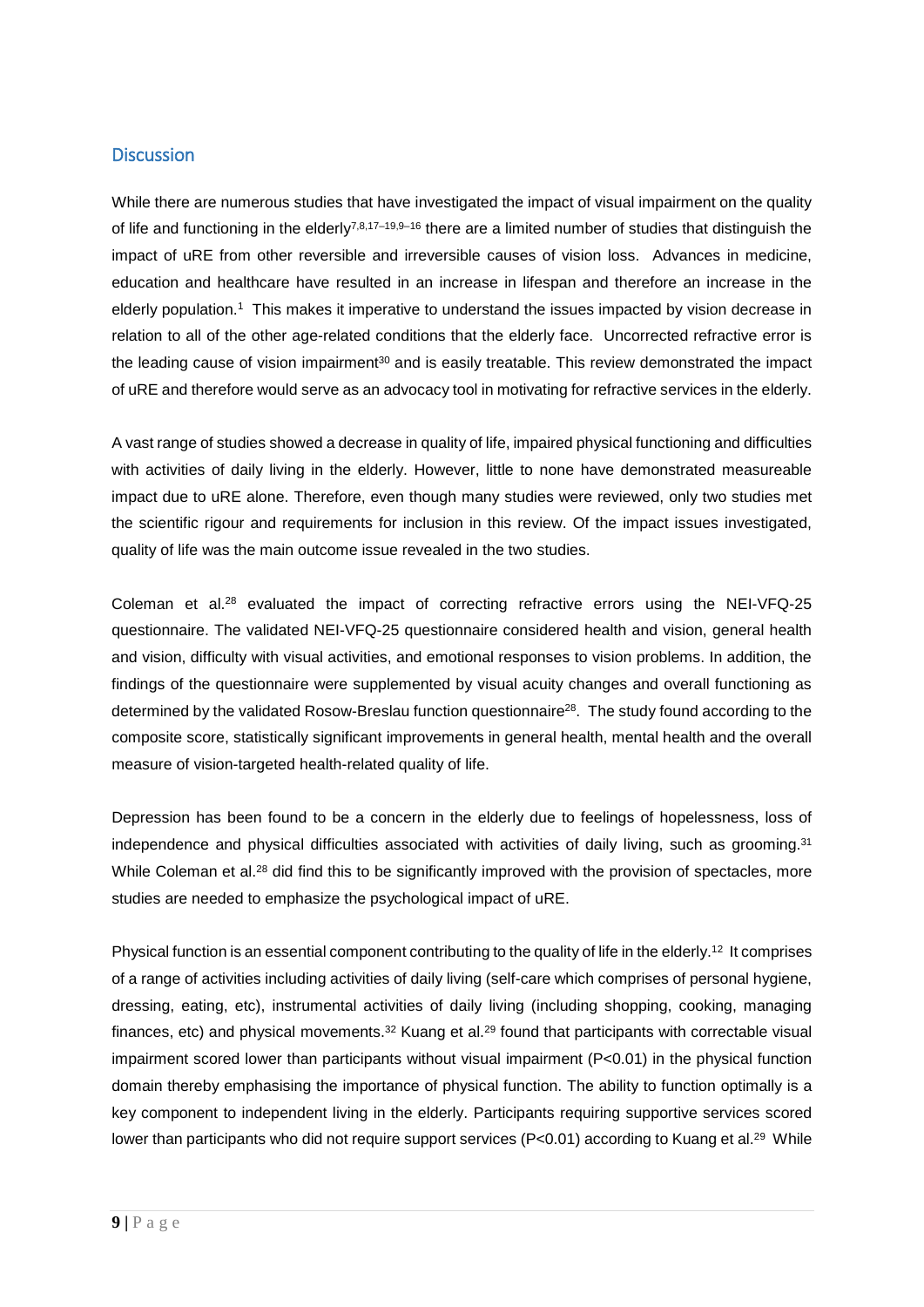research explores the quality of life of elderly individuals in independent living and assisted living situations, they are limited in number, quality of the research processes and analysis involved.

The management of age-related conditions is complemented by an assessment of quality of life and functional status of the elderly. However, scientific evidence is required to catalyse this process. The rigorous screening of the studies identified in this review revealed only two studies of acceptable quality. This highlights the need for studies that can provide direct evidence to justify practices and inform policies and management strategies. While there are numerous cross-sectional studies investigating the impact of vision on quality of life in the elderly, the absence of rigorous study design (randomised control trials) limits its value in generalising outcomes to the elderly population.

# **Conclusion**

There is a paucity of scientifically rigorous literature that has investigated the impact of uRE on a number of parameters in older adults. Similarly, there is weak evidence on the short- and long-term impact of correcting refractive errors in this group. A significant limitation in elucidating and emphasising the impact of uRE on quality of life in the elderly is the lack of studies exploring these aspects in a defined elderly sample. This review therefore highlights the need for further research that is able to generate the unambiguous evidence of the relationship between uRE and quality of life in the elderly.

# Funding

This systematic review was funded by the Vision Impact Institute, Dallas. The Vision Impact Institute was also central to the review title, aim and objectives.

# References

- 1. UNFPA and HelpAge International. Ageing in the twenty-first century : a celebration and a challenge. [Internet]. New York, London: UNFPA and HelpAge International; 2012 [cited 2019 Jun 7]. p. 190. Available from: https://www.unfpa.org/publications/ageing-twenty-first-century
- 2. Atun RA, Bennett S, Duran A, Ayanniyi A a, Folorunso FN, Adepoju FG, et al. The Importance Of Epidemiology In Optometry. Lancet. 2012 Mar;380(9859):1–73.
- 3. Bourne RRA, Flaxman SR, Braithwaite T, Cicinelli M V, Das A, Jonas JB, et al. Magnitude, temporal trends, and projections of the global prevalence of blindness and distance and near vision impairment: a systematic review and meta-analysis. Lancet Glob Heal. 2017;5(9):e888– 97.
- 4. Dey AN. Characteristics of elderly nursing home residents: data from the 1995 National Nursing Home Survey. Adv Data. 1997;(289):1–8.
- 5. Resnikoff S, Pascolini D, Mariotti SP, Pokharel GP. Global magnitude of visual impairment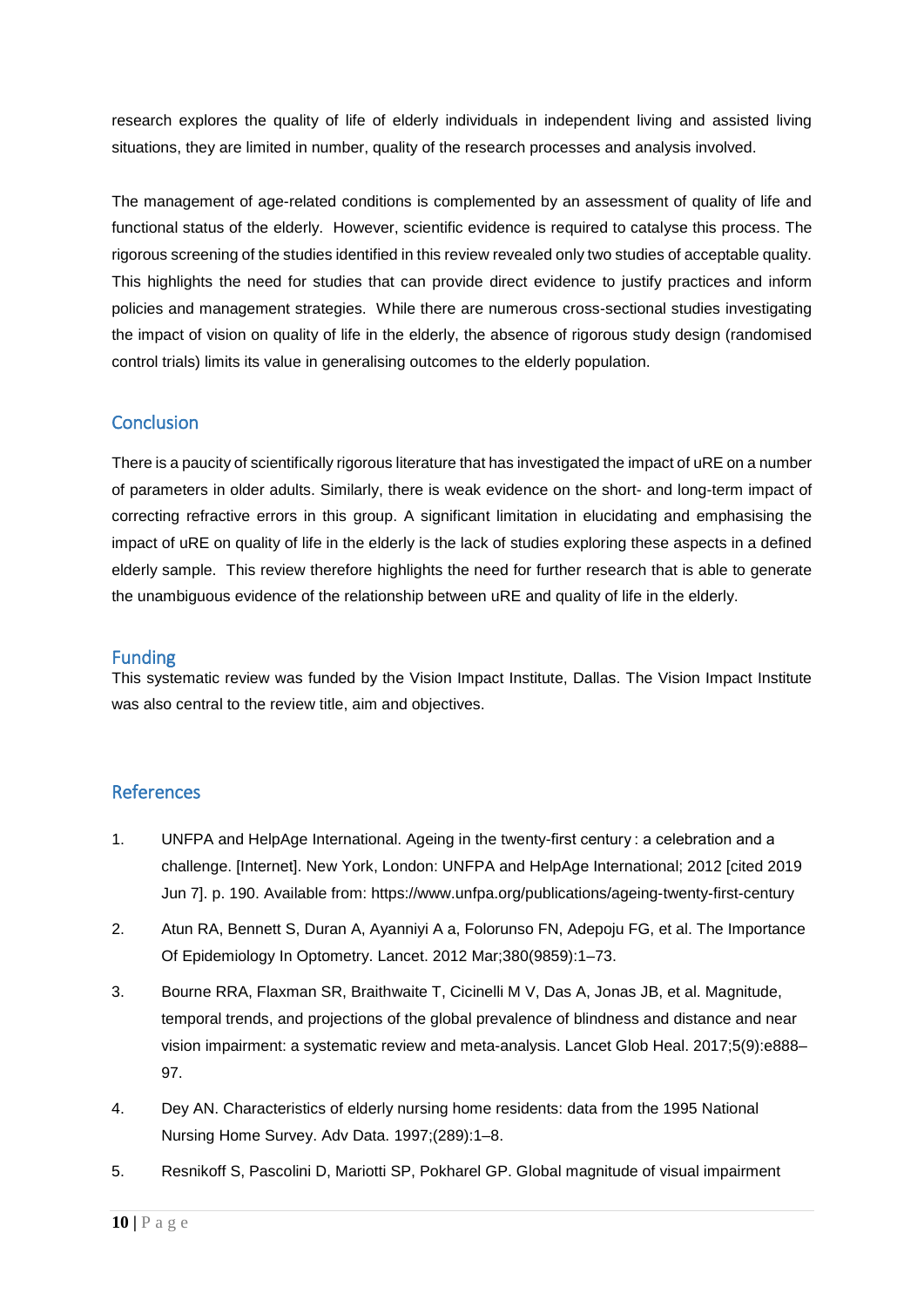caused by uncorrected refractive errors in 2004. Bull World Health Organ. 2008;86(1):63–70.

- 6. Holden BA, Fricke TR, Ho SM, Wong R, Schlenther G, Cronjé S, et al. Global vision impairment due to uncorrected presbyopia. Arch Ophthalmol. 2008;126:(12):1731–9.
- 7. Haymes S, Johnston A, Heyes A. Relationship between vision impairment and ability to perform activities of daily living. Ophthalmic Physiol Opt. 2002;22:79–91.
- 8. Patino CM, McKean-Cowdin R, Azen SP, Allison JC, Choudhury F, Varma R, et al. Central and Peripheral Visual Impairment and the Risk of Falls and Falls with Injury. Ophthalmology. 2010;117(2):199-206.e1.
- 9. Lopez D, McCaul KA, Hankey GJ, Norman PE, Almeida OP, Dobson AJ, et al. Falls, injuries from falls, health related quality of life and mortality in older adults with vision and hearing impairment—Is there a gender difference? Maturitas. 2011;69(4):359–64.
- 10. Karpa MJ, Mitchell P, Beath K, Rochtchina E, Cumming RG, Wang JJ. Direct and Indirect Effects of Visual Impairment on Mortality Risk in Older Persons: The Blue Mountains Eye StudyVisual Impairment Effects on Mortality Risk. JAMA Ophthalmol. 2009;127(10):1347–53.
- 11. Jacobs JM, Hammerman-Rozenberg R, Maaravi Y, Cohen A, Stessman J. The impact of visual impairment on health, function and mortality. Aging Clin Exp Res. 2005;17(4):281–6.
- 12. Wang C-W, Chan CLW, Chi I. Overview of Quality of Life Research in Older People with Visual Impairment. Adv Aging Res. 2014;3:79–94.
- 13. Wang CW, Chan CLW, Ho AHY, Xiong Z. Social networks and health-related quality of life among Chinese older adults with vision impairment. J Aging Health. 2008;20(7):804–23.
- 14. Renaud J, Bédard E. Depression in the elderly with visual impairment and its association with quality of life. Clin Interv Aging. 2013;8:931–43.
- 15. Brown R, Barrett A. Visual impairment and quality of life among older adults: An examination of explanations for the relationships. J Gerontol B Psychol Sci Soc Sci. 2011;66:364–73.
- 16. Wood J, Chaparro A, Anstey K, Lacherez P, Chidgey A, Eisemann J, et al. Simulated Visual Impairment Leads to Cognitive Slowing in Older Adults. Optom Vis Sci. 2010;87(12):1037–43.
- 17. Ong SY, Cheung CY, Li X, Lamoureux EL, Ikram MK, Ding J, et al. Visual Impairment, Age-Related Eye Diseases, and Cognitive Function. Arch Ophthalmol. 2012;130(7):895–900.
- 18. Tay T, Jie Jin Wang JJ, Lindley R, Chia E-M, Landau P, Ingham N, et al. Sensory Impairment, Use of Community Support Services, and Quality of Life in Aged Care Clients. J Aging Health. 2007;19(2):229–41.
- 19. Evans JR, Smeeth L, Fletcher AE. Risk of Admission to a Nursing Home Among Older People With Visual Impairment in Great Britain. Arch Ophthalmol. 2008;126(10):1428.
- 20. Mashige KP, Martin C. Utilization of eye care services by elderly persons in the northern Ethekwini district of Kwa-Zulu-Natal province, South Africa. African Vis Eye Heal.